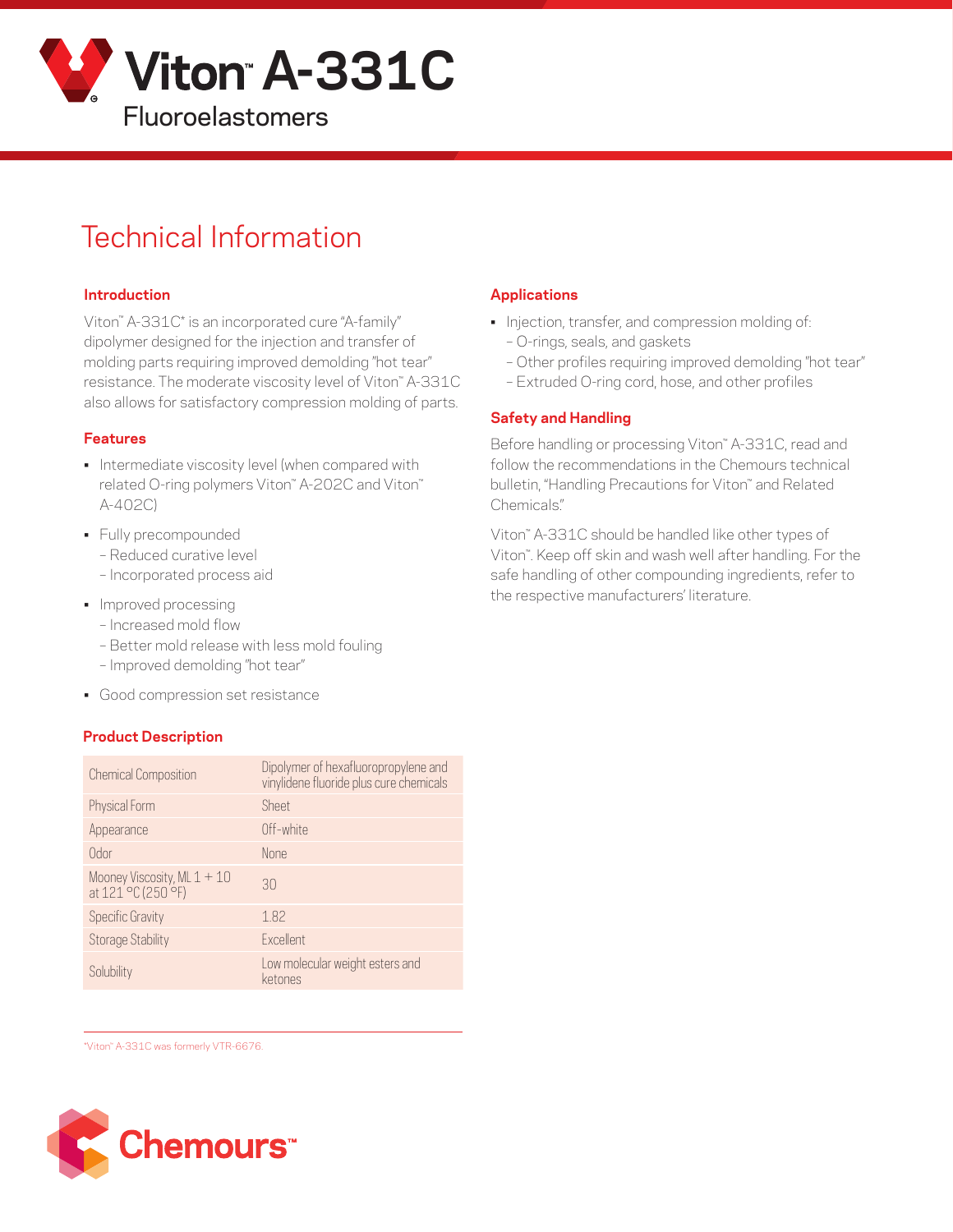# **Table 1. Performance of Viton™ A-331C in Typical Compounds**

|                                                                             | Viton" A-331C               | Viton" E-60              | Viton <sup>"</sup> A-202C | Viton" A-402C |
|-----------------------------------------------------------------------------|-----------------------------|--------------------------|---------------------------|---------------|
| Viton" A-331C                                                               | 100                         |                          |                           |               |
| Viton" E-60                                                                 |                             | 96                       |                           |               |
| Viton" A-202C                                                               |                             | $\overline{\phantom{0}}$ | 100                       |               |
| Viton" A-402C                                                               |                             |                          |                           | 100           |
| High-Activity MgO                                                           | $\ensuremath{\mathfrak{Z}}$ | 3                        | 3                         | 3             |
| Calcium Hydroxide                                                           | $6\,$                       | $6\overline{6}$          | 6                         | $6\,$         |
| MT Black (N990)                                                             | 30                          | 30                       | 30                        | 30            |
| VPA#3                                                                       |                             | 1                        |                           |               |
| Viton" Curative #20                                                         |                             | 1.5                      |                           |               |
| Viton" Curative #30                                                         |                             | 2.5                      |                           |               |
| <b>Stock Properties</b>                                                     |                             |                          |                           |               |
| Viscosity, ML 1 + 10 at 121 °C (250 °F), Units                              | 65                          | 73                       | 54                        | 77            |
| Mooney Scorch, MS at 121 °C (250°F)                                         |                             |                          |                           |               |
| Minimum, in Ib                                                              | 34                          | 39                       | 29                        | 41            |
| 2-pt rise, min                                                              | 25.8                        | 16.6                     | >30                       | 29.1          |
| 5-pt rise, min                                                              | >30                         | 21.7                     |                           | >30           |
| ODR at 177 °C (350 °F), Microdie, 3° Arc, 15 min                            |                             |                          |                           |               |
| $M1$ , in Ib                                                                | 16                          | 18                       | 12                        | 20            |
| $t_s$ 2, min                                                                | 1.4                         | 1.5                      | 1.8                       | 1.6           |
| $t_c$ 90, min                                                               | 3.0                         | 4.8                      | 3.0                       | 3.1           |
| $M_c$ 90, in·lb                                                             | 77                          | 79                       | 111                       | 119           |
| $M_H$ , in Ib                                                               | 83                          | 85                       | 121                       | 130           |
| Rosand Capillary Rheometer at 100 °C (212 °F), 1.5 mm Die, L/D = 0/1        |                             |                          |                           |               |
| Piston Speeds<br><b>Shear Rate</b>                                          |                             |                          | Pressure, MPa             |               |
| 12.7 mm/min<br>$113s^{-1}$                                                  | 6.9                         | 7.6                      | 7.2                       | 7.8           |
| $452 s^{-1}$<br>50.8 mm/min                                                 | 10.1                        | 13.2                     | 11.5                      | 11.4          |
| 127 mm/min<br>$1,130s^{-1}$                                                 | 16.0                        | 30.9                     | 18.5                      | 18.4          |
| <b>Vulcanizate Properties</b>                                               |                             |                          |                           |               |
| Slabs Cure: 10 min at 177 °C (350 °F) - Post-Cure: 24 hr at 232 °C (450 °F) |                             |                          |                           |               |
| Stress/Strain at 23 °C (73 °F)-Original, no post-cure                       |                             |                          |                           |               |
| 100% Modulus, MPa (psi)                                                     | 3.1(455)                    | 3.3(475)                 | 4.4(645)                  | 4.8(700)      |
| Tensile Strength, MPa (psi)                                                 | 9.7(1,410)                  | 8.6(1,240)               | 9.1(1,320)                | 9.4(1,370)    |
| Elongation at Break, %                                                      | 351                         | 304                      | 243                       | 225           |
| Hardness, durometer A, points                                               | 71                          | 74                       | 76                        | 78            |
| Stress/Strain at 23 °C (73 °F) - Original, post-cure                        |                             |                          |                           |               |
| 100% Modulus, MPa (psi)                                                     | 4.5(655)                    | 5.0(720)                 | 6.8 (980)                 | 7.1(1,030)    |
| Tensile Strength, MPa (psi)                                                 | 13.5(1,955)                 | 11.8(1,715)              | 14.0 (2,030)              | 13.8 (2,005)  |
| Elongation at Break, %                                                      | 237                         | 216                      | 190                       | 181           |
| Hardness, durometer A, points                                               | 77                          | 75                       | 80                        | 77            |
| Stress/Strain at 23 °C (73 °F)-After aging 70 hr at 200 °C (392 °F)         |                             |                          |                           |               |
| 100% Modulus, MPa (psi)                                                     | 4.6(670)                    | 5.1(740)                 | 7.4 (1,070)               | 7.3 (1,060)   |
| Tensile Strength, MPa (psi)                                                 | 14.5(2,100)                 | 11.9(1,730)              | 13.8 (1,995)              | 13.8 (2,000)  |
| Elongation at Break, %                                                      | 240                         | 206                      | 171                       | 175           |
| Hardness, durometer A, points                                               | 75                          | 77                       | 82                        | 79            |

*continued*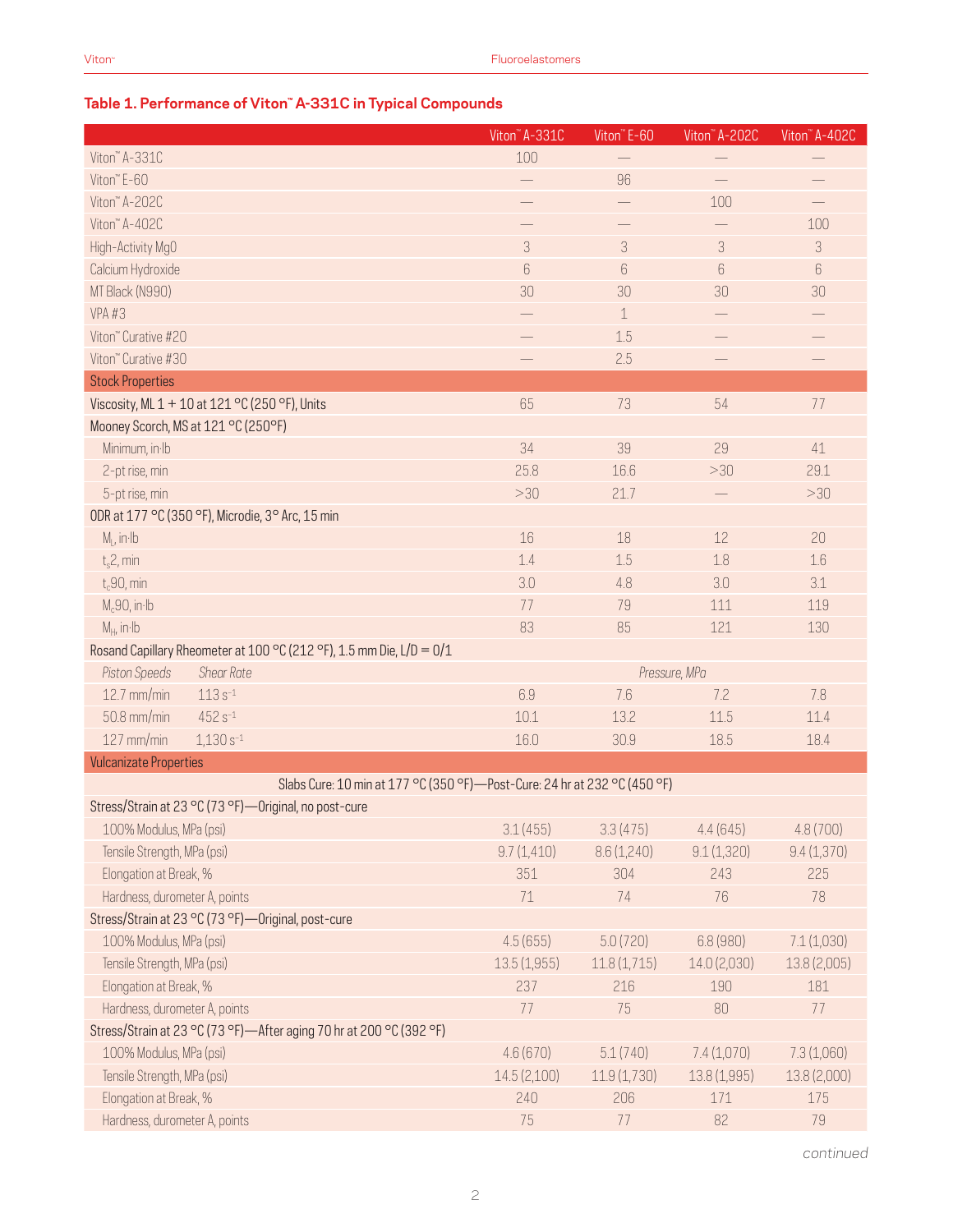# **Table 1. Performance of Viton™ A-331C in Typical Compounds (continued)**

|                                                                        | Viton" A-331C | Viton <sup>"</sup> E-60 | Viton" A-202C | Viton" A-402C  |
|------------------------------------------------------------------------|---------------|-------------------------|---------------|----------------|
| Stress/Strain at 23 °C (73 °F) - After aging 168 hr at 200 °C (392 °F) |               |                         |               |                |
| 100% Modulus, MPa (psi)                                                | 4.5(655)      | 5.4(780)                | 7.0(1,010)    | 7.2(1,050)     |
| Tensile Strength, MPa (psi)                                            | 15.0(2,180)   | 12.2(1,765)             | 13.5(1,960)   | 13.0 (1,880)   |
| Elongation at Break, %                                                 | 263           | 209                     | 181           | 170            |
| Hardness, durometer A, points                                          | 72            | 75                      | 79            | 78             |
| Stress/Strain at 23 °C (73 °F)—After aging 70 hr at 232 °C (450 °F)    |               |                         |               |                |
| 100% Modulus, MPa (psi)                                                | 4.9(710)      | 5.2(750)                | 7.5(1,085)    | 7.7(1,115)     |
| Tensile Strength, MPa (psi)                                            | 14.1(2,040)   | 11.8(1,710)             | 13.9(2,015)   | 14.2 (2,060)   |
| Elongation at Break, %                                                 | 230           | 202                     | 169           | 168            |
| Hardness, durometer A, points                                          | 76            | 78                      | 81            | 80             |
| Compression Set, Method B, O-Rings, %                                  |               |                         |               |                |
| 70 hr at 23 °C (73 °F)                                                 | 18            | 20                      | 9             | $\overline{9}$ |
| 70 hr at 200 °C (392 °F)                                               | 21            | 29                      | 16            | 14             |
| 168 hr at 200 °C (392 °F)                                              | 29            | 37                      | 23            | 19             |
| 70 hr at 232 °C (450 °F)                                               | 40            | 51                      | 39            | 34             |

# **Table 2. Effect of Carbon Black Level in Viton™ A-331C**

|                                                                                                                                                            | A<br>60 phr | B<br>45 phr | C.<br>30 phr | D<br>15 phr | E<br>5 phr | F<br>2 phr     |
|------------------------------------------------------------------------------------------------------------------------------------------------------------|-------------|-------------|--------------|-------------|------------|----------------|
| Viton" A-331C                                                                                                                                              | 100         | 100         | 100          | 100         | 100        | 100            |
| High-Activity MgO                                                                                                                                          | 3           | 3           | 3            | 3           | 3          | 3              |
| Calcium Hydroxide                                                                                                                                          | 6           | 6           | 6            | 6           | 6          | 3              |
| MT Black (N990)                                                                                                                                            | 60          | 45          | 30           | 15          | 5          | $\overline{c}$ |
| <b>Stock Properties</b>                                                                                                                                    |             |             |              |             |            |                |
| Viscosity, ML $1 + 10$ at $121$ °C (250 °F), Units                                                                                                         | 97          | 80          | 65           | 51          | 45         | 39             |
| Mooney Scorch, MS at 121 °C (250 °F)                                                                                                                       |             |             |              |             |            |                |
| Minimum, in Ib                                                                                                                                             | 54          | 43          | 34           | 27          | 23         | 20             |
| 2-pt rise, min                                                                                                                                             | 20.1        | 21.7        | 25.8         | 28          | >30        | >30            |
| 5-pt rise, min                                                                                                                                             | 29.6        | >30         | >30          | >30         |            |                |
| ODR at 177 °C (350 °F), Microdie, 3° Arc, 15 min                                                                                                           |             |             |              |             |            |                |
| $M1$ , in Ib                                                                                                                                               | 21          | 19          | 16           | 15          | 13         | 12             |
| $t_s$ 2, min                                                                                                                                               | 1.3         | 1.4         | 1.4          | 1.5         | 1.8        | 2.2            |
| $t_c$ 90, min                                                                                                                                              | 3.9         | 3.5         | 3.0          | 3.0         | 3.1        | 3.8            |
| $M_c90$ , in Ib                                                                                                                                            | 90          | 84          | 77           | 70          | 63         | 59             |
| $M_H$ , in $Ib$                                                                                                                                            | 97          | 91          | 83           | 76          | 68         | 64             |
| <b>Vulcanizate Properties</b>                                                                                                                              |             |             |              |             |            |                |
| Slabs Cure: A, B, C, D-10 min at 177 °C (350 °F); E, F-30 min at 166 °C (330 °F); blisters appeared at 177 °C (350 °F)-Post-Cure: 24 hr at 232 °C (450 °F) |             |             |              |             |            |                |
| Stress/Strain at 23 °C (73 °F) - Original, no post-cure                                                                                                    |             |             |              |             |            |                |
| 100% Modulus, MPa (psi)                                                                                                                                    | 6.1(890)    | 4.8(700)    | 3.1(455)     | 2.0(295)    | 1.3(195)   | 1.2(170)       |

| 100% Modulus, MPa (psi)       | 6.1(890)   | 4.8(700)    | 3.1(455)   | 2.0(295)   | 1.3(195) | 1.2(170) |
|-------------------------------|------------|-------------|------------|------------|----------|----------|
| Tensile Strength, MPa (psi)   | 9.9(1.440) | 10.1(1.460) | 9.7(1.410) | 8.1(1.170) | 77(1110) | 5.8(845) |
| Elongation at Break, %        |            | 336         | 351        | 31 4       | 350      | 315      |
| Hardness, durometer A, points | 88         | 83          |            | 63         | 58       | .54      |

*continued*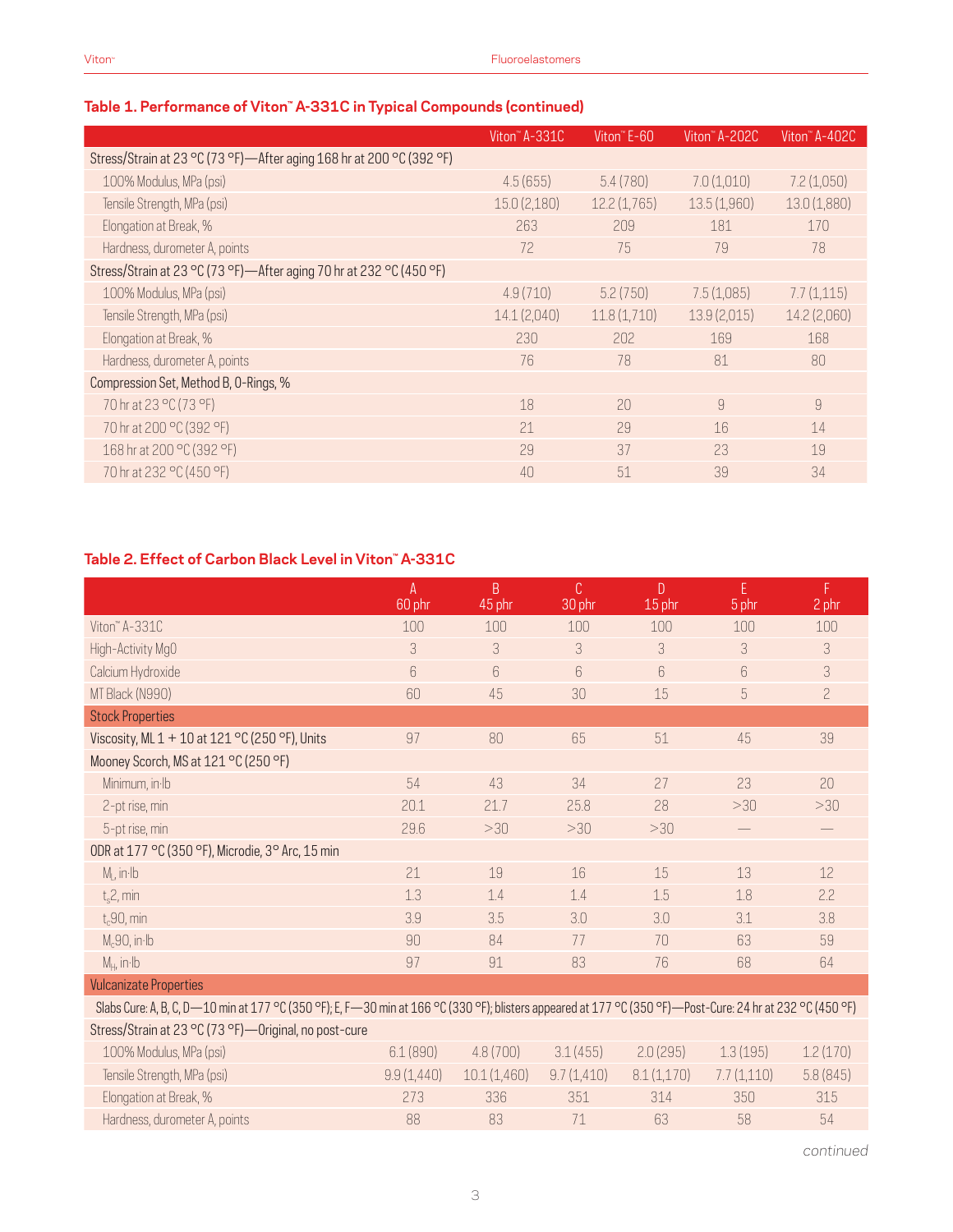| Table 2. Effect of Carbon Black Level in Viton" A-331C (continued) |  |  |  |  |
|--------------------------------------------------------------------|--|--|--|--|
|--------------------------------------------------------------------|--|--|--|--|

|                                                                      | $\mathsf{A}$<br>60 phr | B<br>45 phr  | C<br>30 phr  | D<br>15 phr  | F.<br>5 phr | F.<br>2 phr |
|----------------------------------------------------------------------|------------------------|--------------|--------------|--------------|-------------|-------------|
| Stress/Strain at 23 °C (73 °F)-Original, post-cure                   |                        |              |              |              |             |             |
| 100% Modulus, MPa (psi)                                              | 9.9(1,440)             | 6.9(1,005)   | 4.5(655)     | 2.3(330)     | 1.5(220)    | 1.2(170)    |
| Tensile Strength, MPa (psi)                                          | 15.1(2,185)            | 14.4 (2,095) | 13.5(1,955)  | 12.6(1,825)  | 10.0(1,445) | 5.8(840)    |
| Elongation at Break, %                                               | 165                    | 206          | 237          | 306          | 315         | 288         |
| Hardness, durometer A, points                                        | 88                     | 83           | 77           | 67           | 59          | 53          |
| Stress/Strain at 23 °C (73 °F)—After aging 70 hr at 200 °C (392 °F)  |                        |              |              |              |             |             |
| 100% Modulus, MPa (psi)                                              | 10.2(1,475)            | 8.0(1,155)   | 4.6(670)     | 2.3(340)     | 1.5(215)    | 1.2(180)    |
| Tensile Strength, MPa (psi)                                          | 14.5(2,105)            | 14.8(2,140)  | 14.5(2,100)  | 13.2 (1,920) | 10.3(1,500) | 7.7(1,120)  |
| Elongation at Break, %                                               | 147                    | 183          | 240          | 288          | 304         | 301         |
| Hardness, durometer A, points                                        | 90                     | 84           | 75           | 63           | 58          | 53          |
| Stress/Strain at 23 °C (73 °F)-After aging 168 hr at 200 °C (392 °F) |                        |              |              |              |             |             |
| 100% Modulus, MPa (psi)                                              | 10.4(1,515)            | 7.8(1,135)   | 4.5(655)     | 2.5(365)     | 1.6(230)    | 1.3(185)    |
| Tensile Strength, MPa (psi)                                          | 15.1(2,185)            | 15.4(2,235)  | 15.0 (2,180) | 12.9(1,875)  | 10.2(1,480) | 6.2(895)    |
| Elongation at Break, %                                               | 153                    | 201          | 263          | 292          | 308         | 279         |
| Hardness, durometer A, points                                        | 85                     | 80           | 72           | 61           | 53          | 51          |
| Stress/Strain at 23 °C (73 °F)—After aging 70 hr at 232 °C (450 °F)  |                        |              |              |              |             |             |
| 100% Modulus, MPa (psi)                                              | 10.5(1,525)            | 8.0(1,160)   | 4.9(710)     | 2.3(340)     | 1.5(215)    | 1.2(170)    |
| Tensile Strength, MPa (psi)                                          | 15.0(2,180)            | 14.2 (2,055) | 14.1 (2,040) | 12.2(1,775)  | 10.8(1,560) | 6.7(975)    |
| Elongation at Break, %                                               | 148                    | 171          | 230          | 268          | 308         | 291         |
| Hardness, durometer A, points                                        | 91                     | 84           | 76           | 64           | 56          | 53          |
| Compression Set, Method B, O-Rings, %                                |                        |              |              |              |             |             |
| 70 hr at 23 °C (73 °F)                                               | 23                     | 20           | 18           | 14           | 13          | 13          |
| 70 hr at 200 °C (392 °F)                                             | 29                     | 23           | 21           | 17           | 21          | 15          |
| 168 hr at 200 °C (392 °F)                                            | 37                     | 30           | 29           | 24           | 22          | 18          |
| 70 hr at 232 °C (450 °F)                                             | 47                     | 43           | 40           | 37           | 35          | 31          |

#### **Table 3. Effect of Mineral Fillers on Viton™ A-331C**

|                         | <b>MT Black</b> | Albaglos®        | Nyad <sup>®</sup> 400 | Celite <sup>®</sup> 350 | <b>Blanc Fixe</b> | Ti-Pure" R960 |
|-------------------------|-----------------|------------------|-----------------------|-------------------------|-------------------|---------------|
| Viton" A-331C           | 100             | 100              | 100                   | 100                     | 100               | 100           |
| High-Activity MgO       | 3               | 3                | 3                     | 3                       | 3                 | 3             |
| Calcium Hydroxide       | 6               | $6 \overline{6}$ | 6                     | 6                       | $6\overline{6}$   | 3             |
| MT Black (N990)         | 30 <sup>°</sup> |                  |                       |                         |                   |               |
| Albaglos®               |                 | 30               |                       |                         |                   |               |
| Nyad <sup>®</sup> 400   |                 |                  | 30                    |                         |                   |               |
| Celite <sup>®</sup> 350 |                 |                  |                       | 30                      |                   |               |
| <b>Blanc Fixe</b>       |                 |                  |                       |                         | 30                |               |
| Ti-Pure™R960            |                 |                  |                       |                         |                   | 30            |

*continued*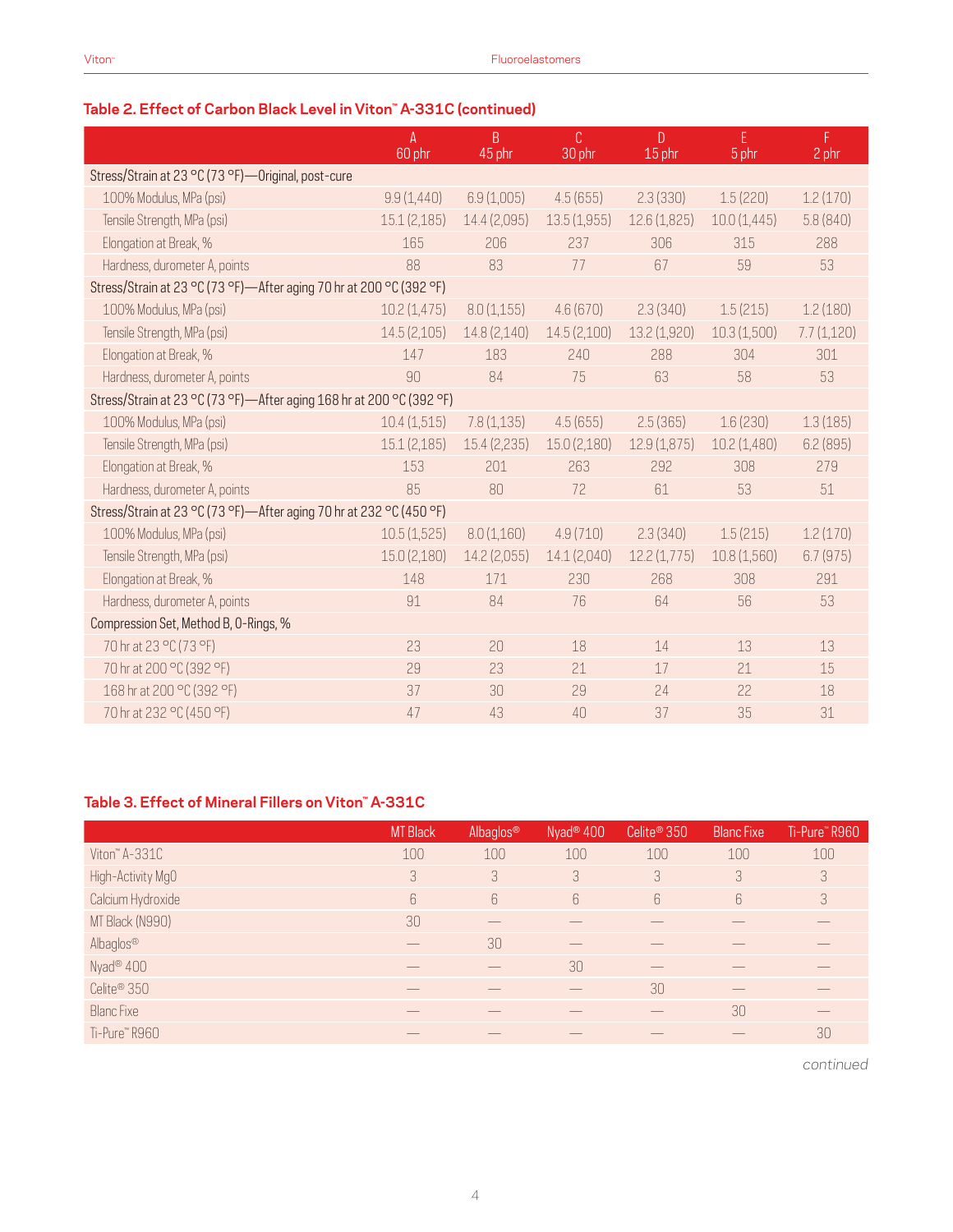# **Table 3. Effect of Mineral Fillers on Viton™ A-331C (continued)**

|                                                                             | <b>MT</b> Black | Albaglos®    | Nyad <sup>®</sup> 400 | Celite <sup>®</sup> 350 | <b>Blanc Fixe</b> | Ti-Pure" R960 |
|-----------------------------------------------------------------------------|-----------------|--------------|-----------------------|-------------------------|-------------------|---------------|
| <b>Stock Properties</b>                                                     |                 |              |                       |                         |                   |               |
| Viscosity, ML 1 + 10 at 121 °C (250 °F), Units                              | 65              | 65           | 60                    | 84                      | 56                | 58            |
| Mooney Scorch, MS at 121 °C (250 °F)                                        |                 |              |                       |                         |                   |               |
| Minimum, in Ib                                                              | 34              | 35           | 32                    | 46                      | 31                | 31            |
| 2-pt rise, min                                                              | 25.8            | 17.1         | 23.7                  | 19.6                    | 22.6              | 24.2          |
| 5-pt rise, min                                                              | >30             | 20.6         | 29.0                  | 23.6                    | 27.1              | 29.4          |
| ODR at 177 °C (350 °F), Microdie, 3° Arc, 15 min                            |                 |              |                       |                         |                   |               |
| $M1$ , in Ib                                                                | 16              | 20           | 18                    | 21                      | 17                | 16            |
| $t_s$ 2, min                                                                | 1.4             | 1.3          | 1.4                   | 1.4                     | 1.5               | 1.8           |
| $t_c$ 90, min                                                               | 3.0             | 2.9          | 2.5                   | 3.0                     | 2.9               | 4.2           |
| $M_c90$ , in Ib                                                             | 77              | 77           | 75                    | 75                      | 71                | 59            |
| $M_H$ , in Ib                                                               | 83              | 83           | 81                    | 81                      | 77                | 64            |
| <b>Vulcanizate Properties</b>                                               |                 |              |                       |                         |                   |               |
| Slabs Cure: 10 min at 177 °C (350 °F) - Post-Cure: 24 hr at 232 °C (450 °F) |                 |              |                       |                         |                   |               |
| Stress/Strain at 23 °C (73 °F)-Original, no post-cure                       |                 |              |                       |                         |                   |               |
| 100% Modulus, MPa (psi)                                                     | 3.1(455)        | 2.8(400)     | 3.5(505)              | 4.8(695)                | 1.9(280)          | 1.9(280)      |
| Tensile Strength, MPa (psi)                                                 | 9.7(1,410)      | 10.2 (1,480) | 8.3(1,210)            | 9.3(1,345)              | 8.6(1,250)        | 10.0(1,455)   |
| Elongation at Break, %                                                      | 351             | 334          | 371                   | 369                     | 384               | 438           |
| Hardness, durometer A, points                                               | 71              | 65           | 67                    | 78                      | 63                | 64            |
| Stress/Strain at 23 °C (73 °F) - Original, post-cure                        |                 |              |                       |                         |                   |               |
| 100% Modulus, MPa (psi)                                                     | 4.5(655)        | 3.5(510)     | 5.8(845)              | 9.8(1,420)              | 2.3(340)          | 2.4(355)      |
| Tensile Strength, MPa (psi)                                                 | 13.5(1,955)     | 13.7(1,990)  | 11.4 (1,650)          | 16.1 (2,340)            | 12.0(1,735)       | 13.8 (2,000)  |
| Elongation at Break, %                                                      | 237             | 242          | 242                   | 176                     | 324               | 297           |
| Hardness, durometer A, points                                               | 77              | 68           | 69                    | 77                      | 65                | 66            |
| Stress/Strain at 23 °C (73 °F)-After aging 70 hr at 200 °C (392 °F)         |                 |              |                       |                         |                   |               |
| 100% Modulus, MPa (psi)                                                     | 4.6(670)        | 3.7(540)     | 5.8(840)              | 10.0(1445)              | 2.5(360)          | 2.5(360)      |
| Tensile Strength, MPa (psi)                                                 | 14.5 (2,100)    | 12.7 (1,840) | 10.8(1,565)           | 16.1 (2,340)            | 10.9(1,580)       | 13.5(1,955)   |
| Elongation at Break, %                                                      | 240             | 218          | 214                   | 175                     | 281               | 281           |
| Hardness, durometer A, points                                               | 75              | 66           | 68                    | 79                      | 62                | 65            |
| Stress/Strain at 23 °C (73 °F)-After aging 168 hr at 200 °C (392 °F)        |                 |              |                       |                         |                   |               |
| 100% Modulus, MPa (psi)                                                     | 4.5(655)        | 3.6(515)     | 5.6(815)              | 11.0 (1,590)            | 2.4(345)          | 2.6(375)      |
| Tensile Strength, MPa (psi)                                                 | 15.0 (2,180)    | 12.8 (1,850) | 10.9(1,575)           | 16.4 (2,375)            | 11.6 (1,680)      | 13.1(1,905)   |
| Elongation at Break, %                                                      | 263             | 233          | 244                   | 168                     | 323               | 280           |
| Hardness, durometer A, points                                               | 72              | 70           | 68                    | 79                      | 62                | 66            |
| Stress/Strain at 23 °C (73 °F)-After aging 70 hr at 232 °C (450 °F)         |                 |              |                       |                         |                   |               |
| 100% Modulus, MPa (psi)                                                     | 4.9(710)        | 3.6(515)     | 5.3(765)              | 10.0(1,455)             | 2.3(340)          | 2.3(340)      |
| Tensile Strength, MPa (psi)                                                 | 14.1 (2,040)    | 13.4 (1,940) | 10.7(1,555)           | 16.0 (2,320)            | 11.1(1,605)       | 14.2 (2,055)  |
| Elongation at Break, %                                                      | 230             | 241          | 231                   | 172                     | 301               | 303           |
| Hardness, durometer A, points                                               | 76              | 68           | 68                    | 81                      | 61                | 67            |
| Compression Set, Method B, O-Rings, %                                       |                 |              |                       |                         |                   |               |
| 70 hr at 23 °C (73 °F)                                                      | 18              | $11\,$       | 12                    | 15                      | $12\,$            | 17            |
| 70 hr at 200 °C (392 °F)                                                    | 21              | 20           | 18                    | 22                      | 17                | 23            |
| 168 hr at 200 °C (392 °F)                                                   | 29              | 30           | 25                    | 32                      | 23                | 29            |
| 70 hr at 232 °C (450 °F)                                                    | 40              | 44           | 40                    | $44\,$                  | 37                | 43            |